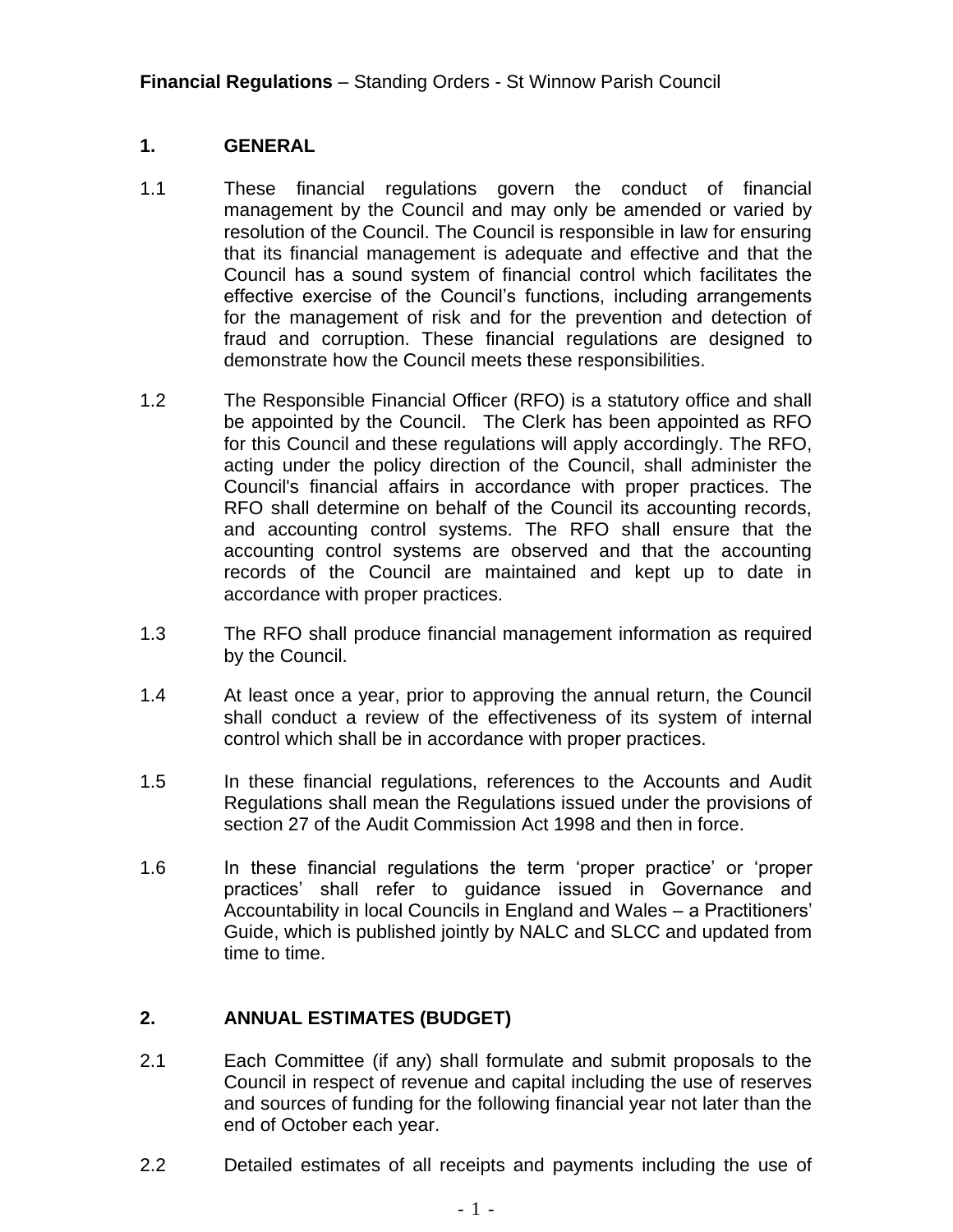reserves and all sources of funding for the year shall be prepared each year by the RFO in the form of a budget to be considered by the Council.

- 2.3 The Council shall review the budget not later than the end of October each year and shall fix the Precept to be levied for the ensuing financial year. The RFO shall issue the precept to the billing authority and shall supply each member with a copy of the approved budget.
- 2.4 The annual budgets shall form the basis of financial control for the ensuing year.
- 2.5 The Council shall consider the need for and shall have regard to a three year forecast of Revenue and Capital Receipts and Payments which may be prepared at the same time as the annual Budget.

### **3 BUDGETARY CONTROL**

- 3.1 Expenditure on revenue items may be incurred up to the amounts included for that class of expenditure in the approved budget.
- 3.2 No expenditure may be incurred that will exceed the amount provided in the revenue budget for that class of expenditure. During the budget year and with the approval of Council having considered fully the implications for public services, unspent and available amounts may be moved to other budget headings or to an earmarked reserve as appropriate.
- 3.3 The RFO shall regularly provide the Council with a statement of receipts and payments to date under each head of the budgets, comparing actual expenditure to the appropriate date against that planned as shown in the budget. These statements are to be prepared at least at the end of each financial quarter.
- 3.4 The Clerk may incur expenditure on behalf of the Council, in consultation with the Chairperson, Vice Chairperson or member of the Finance Committee, which is necessary to carry out any repair replacement or other work which is of such extreme urgency that it must be done at once, whether or not there is any budgetary provision for the expenditure, subject to a limit of £200. The Clerk shall report the action to the Council as soon as practicable thereafter.
- 3.5 Unspent provisions in the revenue budget shall not be carried forward to a subsequent year unless placed in an earmarked reserve by resolution of the Council.
- 3.6 No expenditure shall be incurred in relation to any capital project and no contract entered into or tender accepted involving capital expenditure unless the Council is satisfied that the necessary funds are available, or the requisite borrowing approval has been obtained.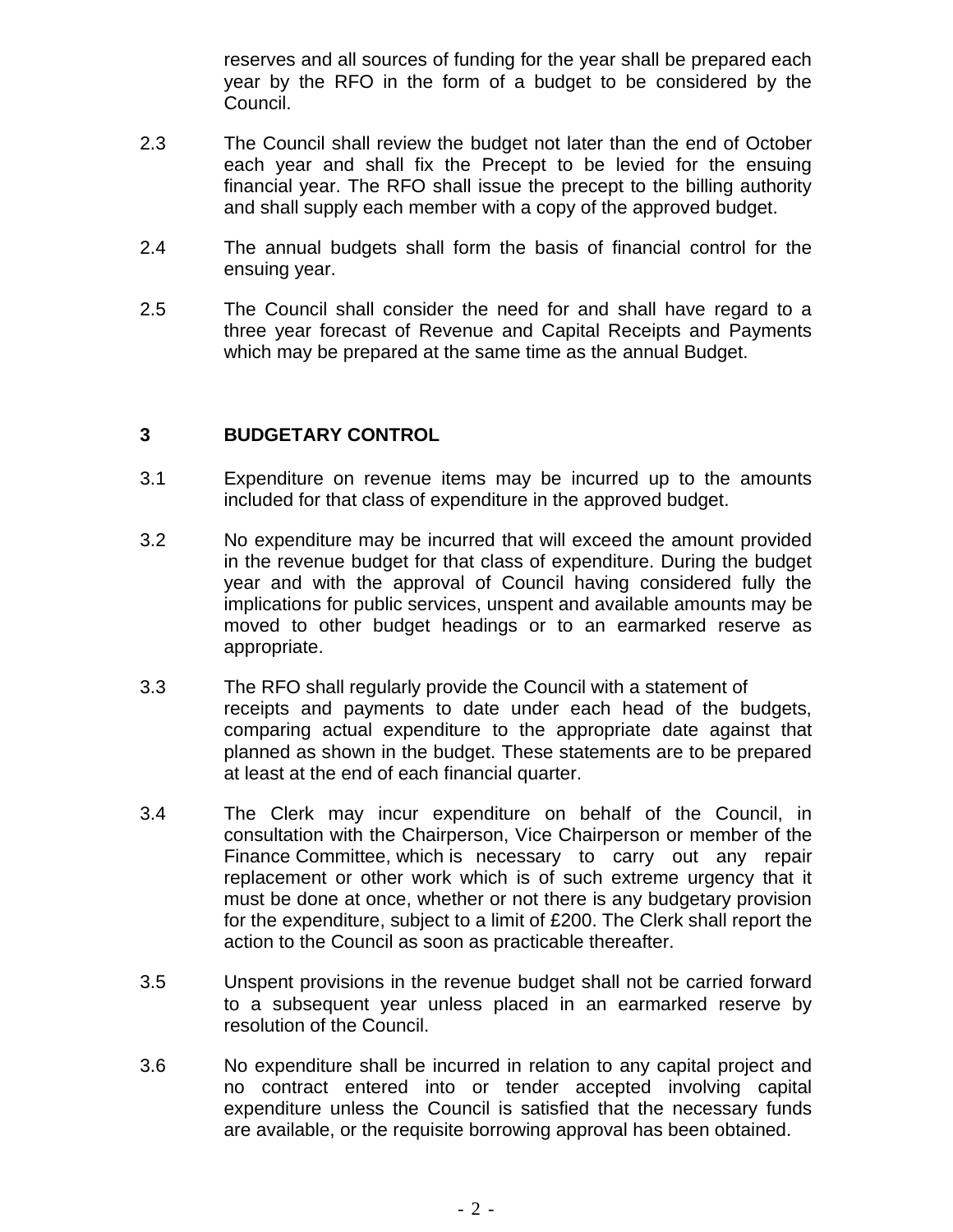3.7 All capital works shall be administered in accordance with the Council's standing orders and financial regulations relating to contracts.

### **4. ACCOUNTING AND AUDIT**

- 4.1 All accounting procedures and financial records of the Council shall be determined by the RFO in accordance with the Accounts and Audit Regulations.
- 4.2 The RFO shall complete the annual financial statements of the Council, including the council's annual return, as soon as practicable after the end of the financial year and shall submit them and report thereon to the Council.
- 4.3 The RFO shall complete the Accounts of the Council contained in the Annual Return (as supplied by the Auditor appointed from time to time by the Audit Commission) and shall submit the Annual Return for approval and authorisation by the Council within the timescales set by the Accounts and Audit Regulations.
- 4.4 The RFO shall ensure that there is adequate and effective system of internal audit of the Council's accounting, financial and other operations in accordance with proper practices. Any officer or member of the Council shall, if the RFO or Internal Auditor requires, make available such documents of the Council which appear to the RFO or Internal Auditor to be necessary for the purpose of the internal audit and shall supply the RFO or Internal Auditor with such information and explanation as the RFO or Internal Auditor considers necessary for that purpose.
- 4.5 The Internal Auditor shall be appointed by and shall carry out the work required by the Council in accordance with proper practices. The Internal Auditor, who shall be competent and independent of the operations of the Council, shall report to Council in writing, or in person, on a regular basis with a minimum of one annual written report in respect of each financial year. In order to demonstrate objectivity and independence, the internal auditor shall be free from any conflicts of interest and have no involvement in the financial decision making, management or control of the Council.
- 4.6 The RFO shall make arrangements for the opportunity for inspection of the accounts, books, and vouchers and for the display or publication of any Notices and statements of account required by Audit Commission Act 1998 and the Accounts and Audit Regulations.
- 4.7 The RFO shall, as soon as practicable, bring to the attention of all councillors any correspondence or report from the Internal or External Auditor, unless the correspondence is of a purely administrative matter.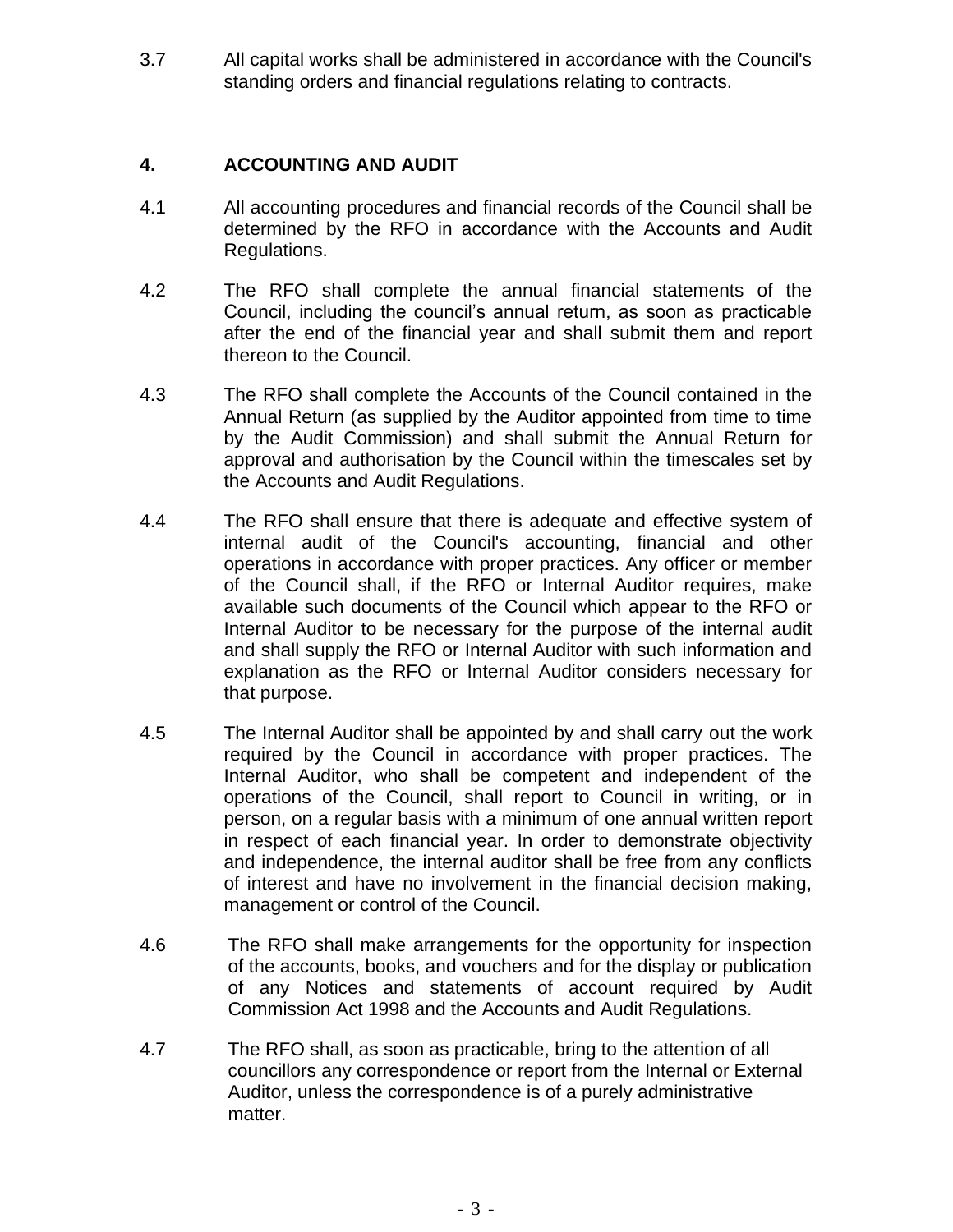### **5. BANKING ARRANGEMENTS AND CHEQUES**

- 5.1 The Council's banking arrangements, including the Bank Mandate, shall be made by the RFO and approved by the Council. They shall be regularly reviewed for efficiency.
- 5.2 A schedule of the payments required, forming part of the Agenda for the Meeting, shall be prepared by the RFO and, together with the relevant invoices, be presented to Council. If the schedule is in order it shall be authorised by a resolution of the Council and shall be initialled by the Chairperson of the Meeting. If more appropriate the detail may be shown in the Minutes of the Meeting.
- 5.3 Cheques drawn on the bank account in accordance with the schedule referred to in paragraph 5.2 or in accordance with paragraph 6.4, shall be signed by two members of Council.
- 5.4 To indicate agreement of the details shown on the cheque or order for payment with the counterfoil and the invoice or similar documentation, the signatories shall each also initial the cheque counterfoil.

# **6 PAYMENT OF ACCOUNTS**

- 6.1 All payments shall be effected by cheque or other order drawn on the Council's bankers.
- 6.2 All invoices for payment shall be examined, verified and certified by the Clerk. The Clerk shall satisfy him/herself that the work, goods or services to which the invoice relates shall have been received, carried out, examined and approved.
- 6.3 The RFO shall examine invoices in relation to arithmetic accuracy and shall analyse them to the appropriate expenditure heading. The Clerk shall take all steps to settle all invoices submitted, and which are in order, at the next available Council Meeting.
- 6.4 If a payment is necessary to avoid a charge to interest under the Late Payment of Commercial Debts (Interest) Act 1998, and the due date for payment is before the next scheduled Meeting of Council, where the Clerk and RFO certify that there is no dispute or other reason to delay payment, the Clerk may (notwithstanding para 6.3) take all steps necessary to settle such invoices provided that a list of such payments shall be submitted to the next appropriate meeting of Council.
- 6.5 The Council will not maintain any form of cash float. All cash received must be banked intact. Any payments made in cash by the Clerk or RFO (for example for postage or minor stationery items) shall be refunded on a regular basis, at least quarterly.
- 6.6 If thought appropriate by the Council, payment for utility supplies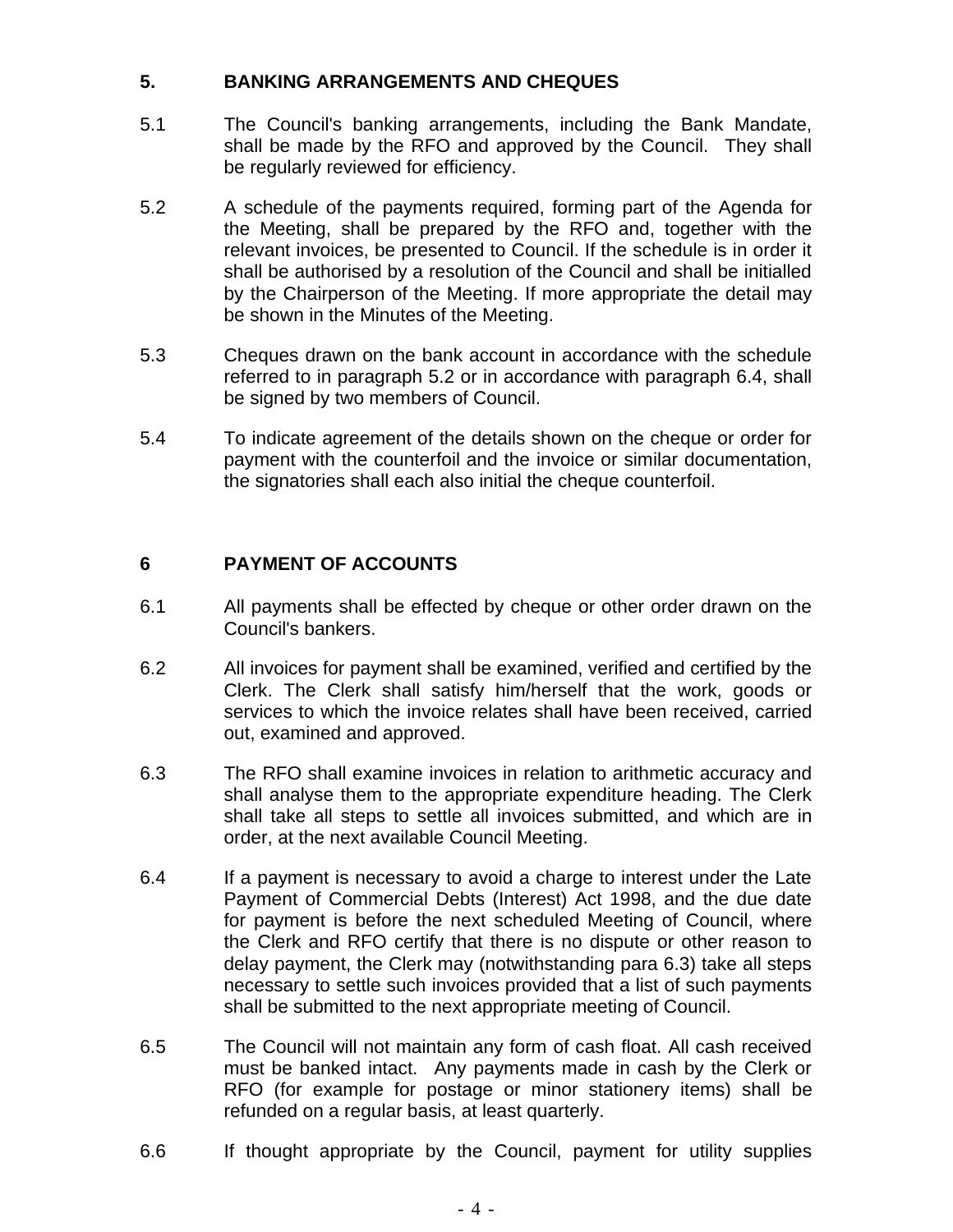(energy, telephone and water) may be made by variable Direct Debit provided that the instructions are signed by two members and any payments are reported to Council as made. The approval of the use of a variable Direct Debit shall be renewed by resolution of the council at least every two years.

# **7 PAYMENT OF SALARIES**

- 7.1 As an employer, the Council shall make arrangements to meet fully the statutory requirements placed on all employers by PAYE and National Insurance legislation. The payment of all salaries shall be made in accordance with payroll records and the rules of PAYE and National Insurance currently operating, and salaries shall be as agreed by Council.
- 7.2 Payment of salaries and payment of deductions from salary such as may be made for tax, national insurance and pension contributions, may be made in accordance with the payroll records and on the appropriate dates stipulated in employment contracts, provided that each payment is reported to and ratified by the next available Council Meeting.

## **8 LOANS AND INVESTMENTS**

- 8.1 All loans and investments shall be negotiated in the name of the Council and shall be for a set period in accordance with Council policy.
- 8.2 The Council shall consider the need for an Investment Policy which, if drawn up, shall be in accordance with relevant regulations, proper practices and guidance. Any Policy shall be reviewed at least annually.
- 8.3 All investments of money under the control of the Council shall be in the name of the Council.
- 8.4 All borrowings shall be effected in the name of the Council, after obtaining any necessary borrowing approval. Any application for borrowing approval shall be approved by Council as to terms and purpose. The terms and conditions of borrowings shall be reviewed at least annually.
- 8.5 All investment certificates and other documents relating thereto shall be retained in the custody of the RFO.

#### **9 INCOME**

9.1 The collection of all sums due to the Council shall be the responsibility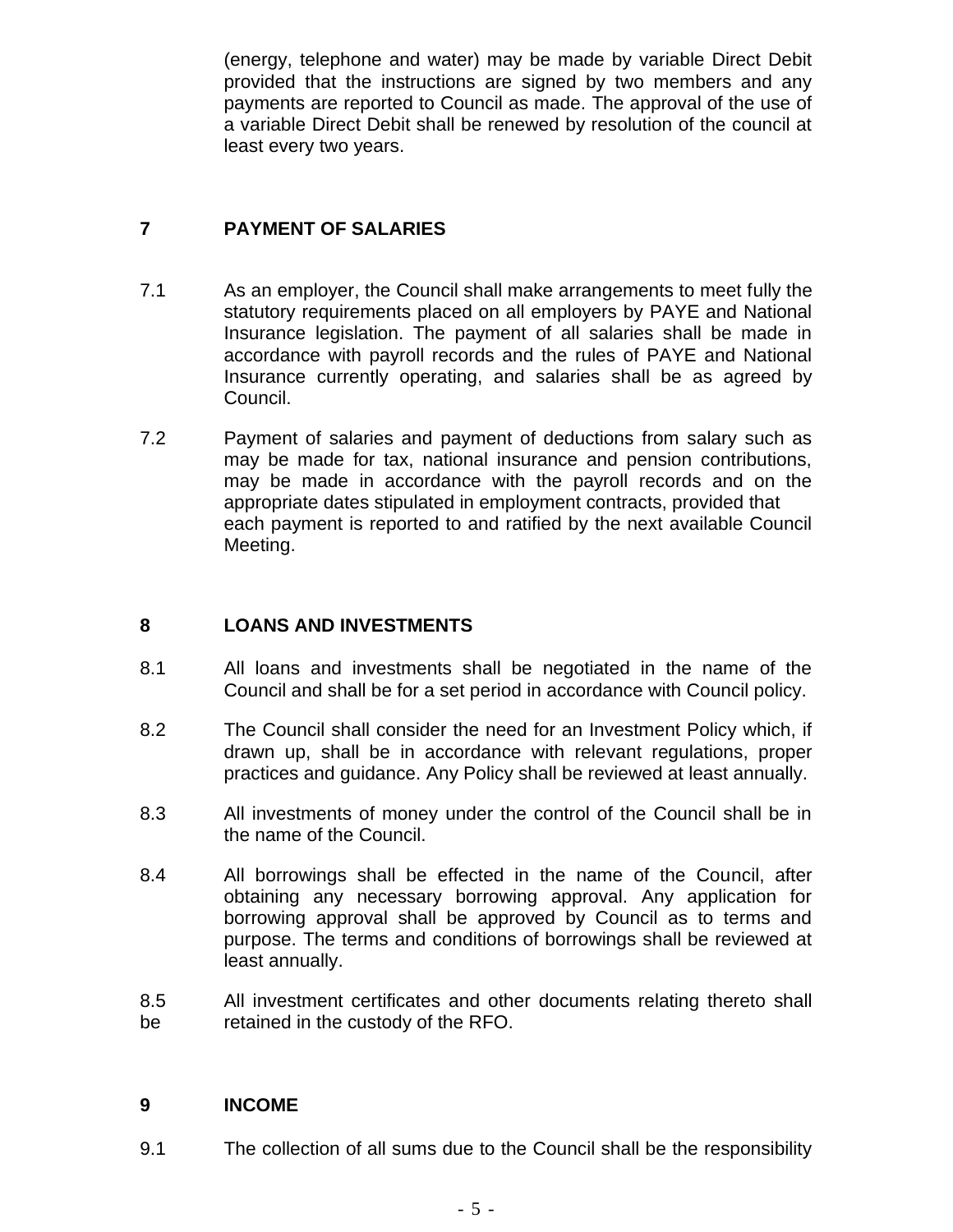of and under the supervision of the RFO.

- 9.2 Particulars of all charges to be made for work done, services rendered or goods supplied shall be agreed annually by the Council, notified to the RFO and the RFO shall be responsible for the collection of all accounts due to the Council.
- 9.3 The Council will review all fees and charges annually, following a report of the Clerk.
- 9.4 Any sums found to be irrecoverable and any bad debts shall be reported to the Council and shall be written off in the year.
- 9.5 All sums received on behalf of the Council shall be banked intact as directed by the RFO. In all cases, all receipts shall be deposited with the Council's bankers with such frequency as the RFO considers necessary.
- 9.6 The origin of each receipt shall be entered on the paying-in slip.
- 9.7 Personal cheques shall not be cashed out of money held on behalf of the Council.
- 9.8 The RFO shall promptly complete any VAT Return that is required. Any repayment claim due in accordance with VAT Act 1994 section 33 shall be made at least annually coinciding with the financial year end.
- 9.9 Where any significant sums of cash are regularly received by the Council, the RFO shall take such steps as are agreed by the Council to ensure that more than one person is present when the cash is counted in the first instance, that there is a reconciliation to some form of control such as ticket issues, and that appropriate care is taken in the security and safety of individuals banking such cash.

#### **10 ORDERS FOR WORK, GOODS AND SERVICES**

- 10.1 An official order or letter shall be issued for all work, goods and services unless a formal contract is to be prepared or an official order would be inappropriate. Copies of orders shall be retained.
- 10.2 Order books shall be controlled by the RFO.
- 10.3 All members and Officers are responsible for obtaining value for money at all times. An officer issuing an official order shall ensure as far as reasonable and practicable that the best available terms are obtained in respect of each transaction, usually by obtaining three or more quotations or estimates from appropriate suppliers, subject to any de minimise provisions in Regulation 11 (I) below.
- 10.4 The RFO shall verify the lawful nature of any proposed purchase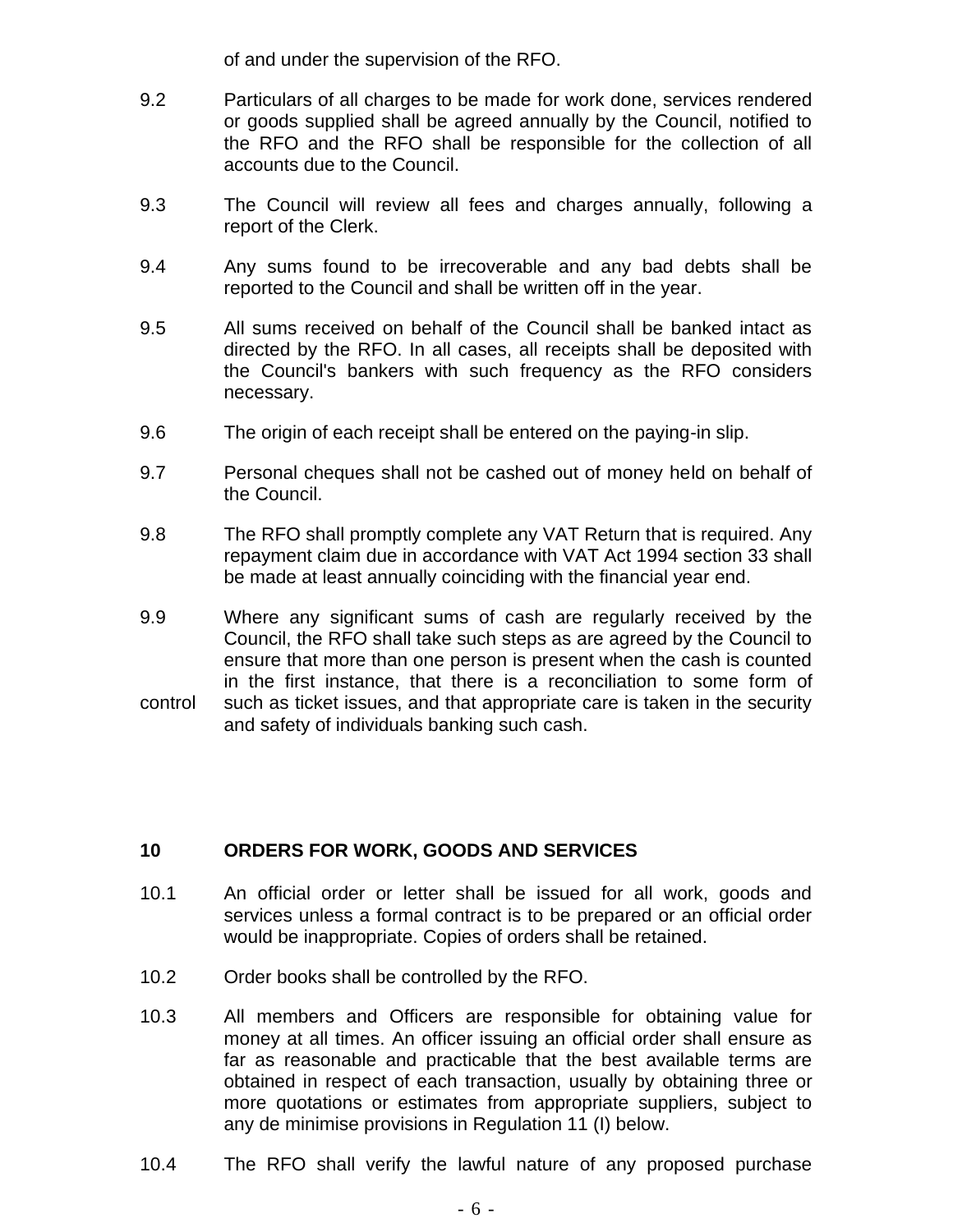before the issue of any order, and in the case of new or infrequent purchases or payments, the RFO shall ensure that the statutory authority shall be reported to the meeting at which the order is approved so that the Minutes can record the power being used.

### **11 CONTRACTS**

- 11.1 Procedures as to contracts are laid down as follows:
	- (a) Every contract shall comply with these financial regulations, and no exceptions shall be made otherwise than in an emergency provided that these regulations shall not apply to contracts which relate to items (i) to (vi) below:
		- (i) for the supply of gas, electricity, water, sewerage and telephone services;
		- (ii) for specialist services such as are provided by solicitors, accountants, surveyors and planning consultants;
		- (iii) for work to be executed or goods or materials to be supplied which consist of repairs to or parts for existing machinery or equipment or plant;
		- (iv) for work to be executed or goods or materials to be supplied which constitute an extension of an existing contract by the Council;
		- (v) for additional audit work of the external Auditor up to an estimated value of £250 (in excess of this sum the Clerk and RFO shall act after consultation with the Chairperson and Vice Chairperson of Council);
	- (vi)for goods or materials proposed to be purchased which are proprietary articles and/or are only sold at a fixed price.
	- (b) Where it is intended to enter into a contract exceeding £1,000 in value for the supply of goods or materials or for the execution of works or specialist services other than such goods, materials, works or specialist services as are excepted as set out in paragraph (a) the Clerk shall invite tenders from at least three firms to be taken from the appropriate approved list.
	- (c) When applications are made to waive financial regulations relating to contracts to enable a price to be negotiated without competition the reason shall be embodied in a recommendation to the Council.
	- (d) Such invitation to tender shall state the general nature of the intended contract and the Clerk shall obtain the necessary technical assistance to prepare a specification in appropriate cases. The invitation shall in addition state that tenders must be addressed to the Clerk in the ordinary course of post. Each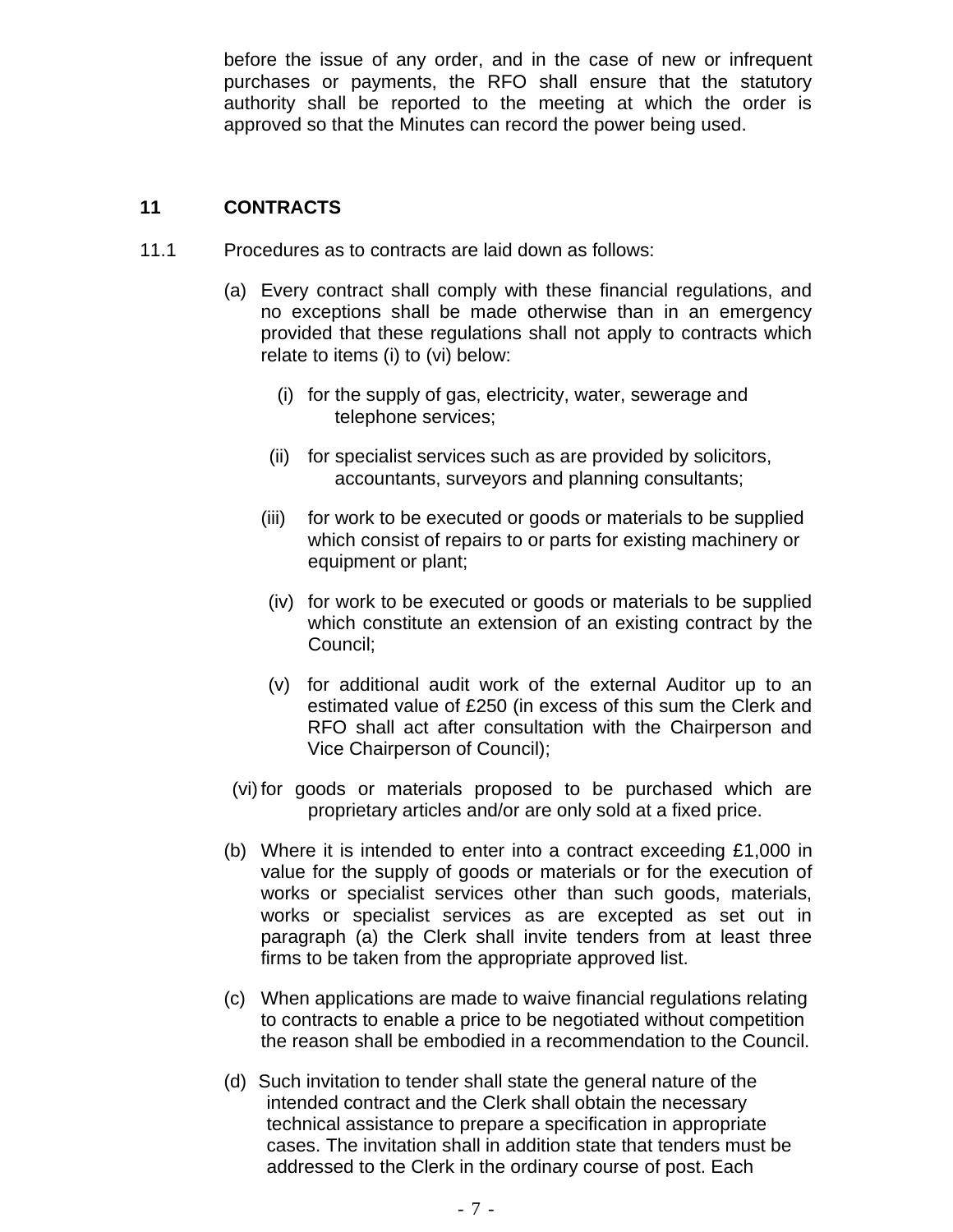tendering firm shall be supplied with a specifically marked envelope in which the tender is to be sealed and remain sealed until the prescribed date for opening tenders for that contract.

- (f) All sealed tenders shall be opened at the same time on the prescribed date by the Clerk in the presence of at least one member of Council.
- (g) If less than three tenders are received for contracts below £25,000 or if all the tenders are identical the Council may make such arrangements as it thinks fit for procuring the goods or materials or executing the works.
- (h) Any invitation to tender issued under this regulation shall contain a statement to the effect of Standing Orders 56, 57, 58 & 68.
- (i) When it is to enter into a contract less than £25,000 in value for the supply of goods or materials or for the execution of works or specialist services other than such goods, materials, works or specialist services as are excepted as set out in paragraph (a) the Clerk or RFO shall obtain 3 quotations (priced descriptions of the proposed supply); where the value is below £1,000 and above £500.00 the Clerk or RFO shall strive to obtain 3 estimates. Otherwise, Regulation 10 (3) above shall apply.
- (j) The Council shall not be obliged to accept the lowest or any tender, quote or estimate.

#### **12. PAYMENTS UNDER CONTRACTS FOR BUILDING OR OTHER CONSTRUCTION WORKS**

- 12.1 Payments on account of the contract sum shall be made within the time specified in the contract by the RFO upon authorised certificates of the architect or other consultants engaged to supervise the contract (subject to any percentage withholding as may be agreed in the particular contract).
- 12.2 Where contracts provide for payment by instalments the RFO shall maintain a record of all such payments. In any case where it is estimated that the total cost of work carried out under a contract, excluding agreed variations, will exceed the contract sum of 5% or more a report shall be submitted to the Council.
- 12.3 Any variation to a contract or addition to or omission from a contract must be approved by the Council and Clerk to the Contractor in writing, the Council being informed where the final cost is likely to exceed the financial provision.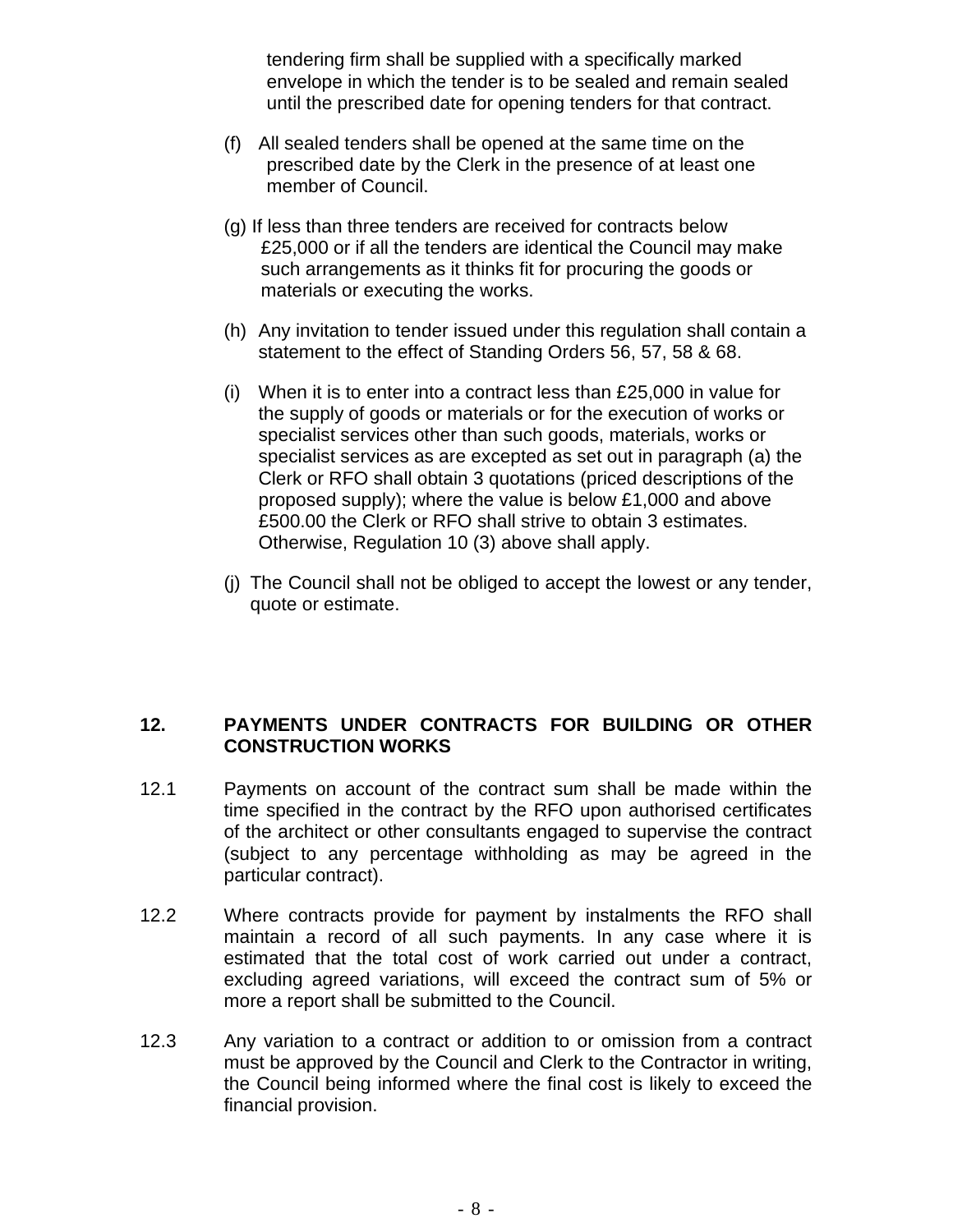## **13 ASSETS, PROPERTIES AND ESTATES**

- 13.1 The Clerk shall make appropriate arrangements for the custody of all title deeds of properties owned by the Council. The RFO shall ensure a record is maintained of all properties owned by the Council, recording the location, extent, plan, reference, purchase details, nature of the interest, tenancies granted, rents payable and purpose for which held in accordance with Accounts and Audit Regulations.
- 13.2 No property shall be sold, leased or otherwise disposed of without the authority of the Council, together with any other consents required by law, save where the estimated value of any one item of tangible movable property does not exceed £50.
- 13.3 The RFO shall ensure that an appropriate and accurate Register of Assets and Investments is kept up to date. The continued existence of tangible assets shown in the Register shall be verified at least annually, possibly in conjunction with a health and safety inspection of assets.

## **14 INSURANCE**

- 14.1 Following the annual risk assessment (per Financial Regulation 17), the RFO shall effect all insurances and negotiate all claims on the Council's insurers, in consultation with the Clerk.
- 14.2 The Clerk shall give prompt notification to the RFO of all new risks, properties or vehicles which require to be insured and of any alterations affecting existing insurances.
- 14.3 The RFO shall keep a record of all insurances effected by the Council and the property and risks covered thereby and annually review it.
- 14.4 The RFO shall be notified of any loss liability or damage or of any event likely to lead to a claim, and shall report these to Council at the next available meeting.
- 14.5 All appropriate employees of the Council shall be included in a suitable fidelity guarantee insurance which shall cover the maximum risk exposure as determined by the Council.

## **15 CHARITIES**

15.1 Where the Council is sole trustee of a Charitable body the Clerk and RFO shall ensure that separate accounts are kept of the funds held on charitable trusts and separate financial reports made in such form as shall be appropriate, in accordance with Charity Law and legislation, or as determined by the Charity Commission. The Clerk and RFO shall arrange for any Audit or Independent Examination as may be required by Charity Law or any Governing Document.